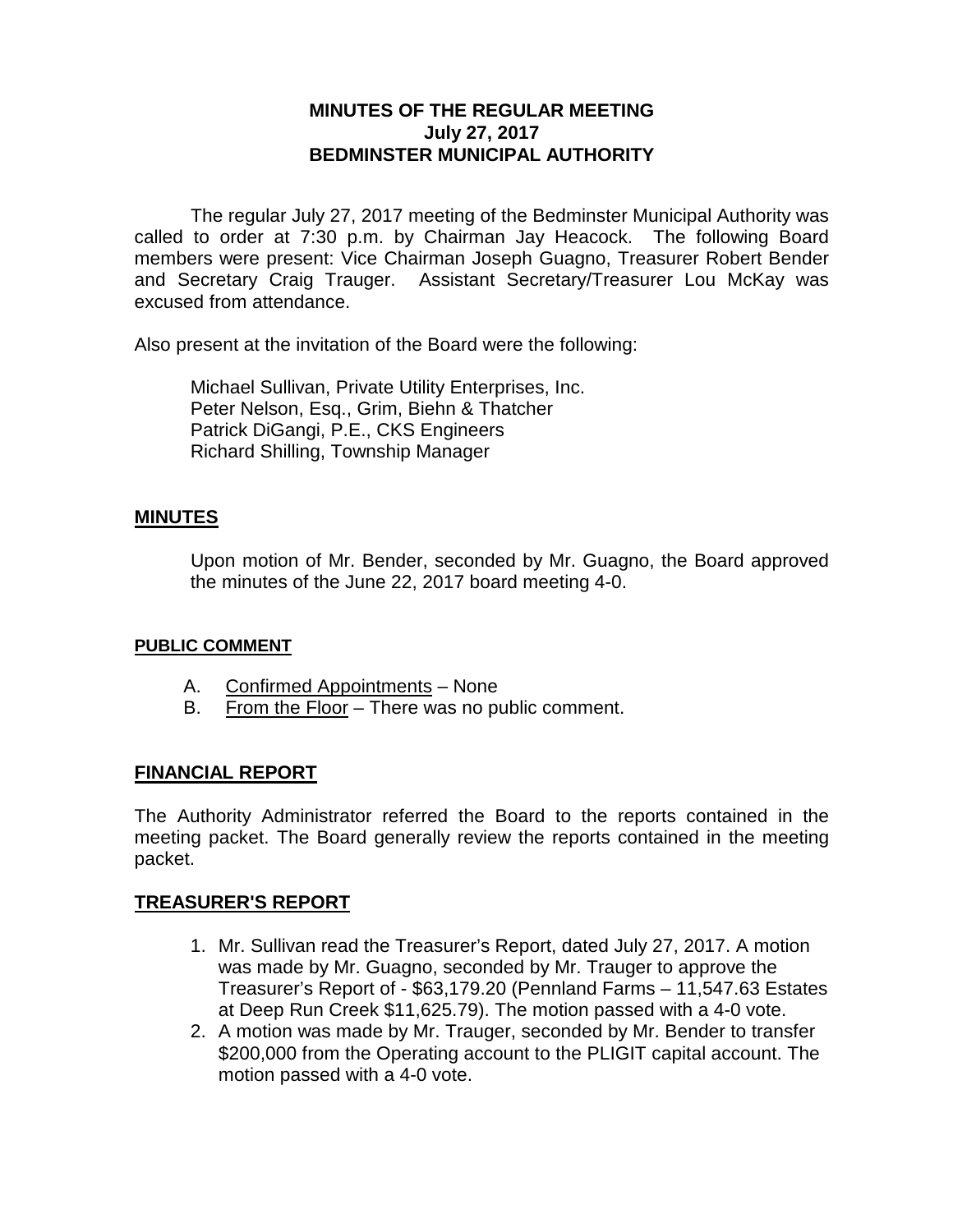# **SOLICITOR'S REPORT**

### **Authority Business**

Mr. Nelson referred the Board to the written report previously submitted by Mr. Reiss.

### **Developments**

Mr. Nelson referred the Board to the written report and noted the following.

1. Horensky Development – Mr. Nelson provided an overview of the two (2) lot Subdivision. A motion was made by Mr. Bender, seconded by Mr. Guagno to execute the Developer Agreement as presented. The motion passed with a 4-0 vote.

# **ENGINEER'S REPORT**

### **Authority Projects**

The Authority's Engineer generally reviewed the projects within the written engineering report with the Board.

- 2. BMA Tapping Fee Update Mr. DiGangi provided an update to the Board on the progress the Tapping Fee Calculation. Revisions have been submitted to Mr. Reiss and Mr. Sullivan for review.
- 3. Deep Run WWTP Decommission Project Mr. DiGangi provided an update to the Board on the Deep Run WWTP Decommission Project. The project needs to be approved by the Board of Supervisors and is scheduled for the August Board of Supervisors meeting. Construction is expected to begin in the fall 2017.
- 4. Weiss Market Mr. DiGangi provided an update to the Board.

**Operations Report** – Mr. Sullivan reviewed the various reports with the Board.

# **AUTHORITY REPORT –**

### **General Matters/Administrative/Operations**

Mr. Sullivan reviewed his report with the Board.